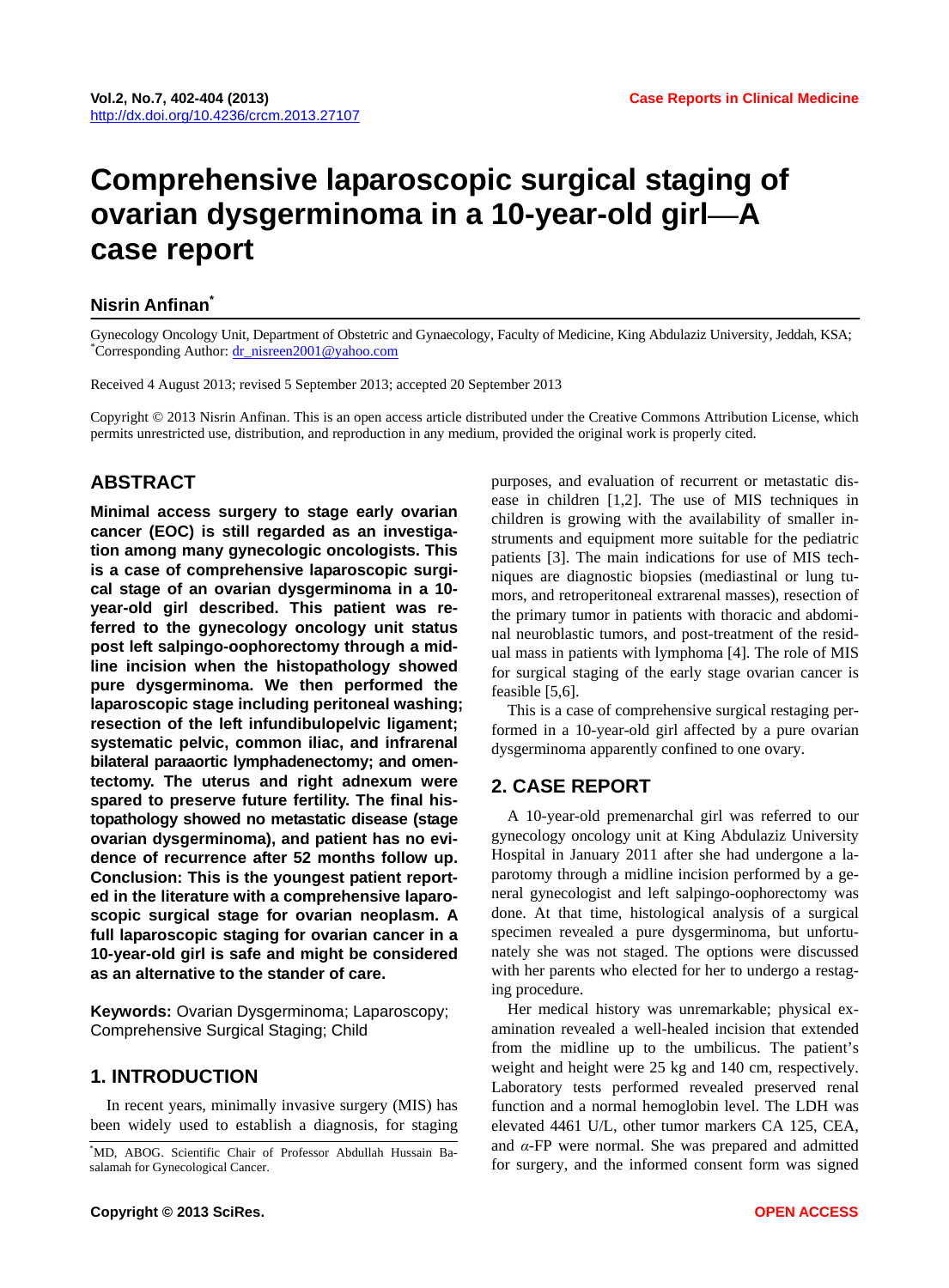by her parents.

Considering the young age of the patient, we performed comprehensive surgical staging via laparoscopy. Intra-abdominal inspection revealed an adhesion of the omentum over the left uterine cornua with no evidence of disseminated disease in the pelvis and upper abdomen. The right adnexum and uterus were carefully examined and appeared normal. Peritoneal washing was performed before starting the procedure. The procedure consisted of systematic bilateral pelvic (including external iliac, internal iliac, and obturator), bilateral common iliac, and infrarenal bilateral paraaortic lymph node dissection (**Figure 1**); omentectomy; and obtaining peritoneal biopsy specimens. The staging procedure was successfully completed in 249 minutes with an estimated blood loss of 200 mL, using a 10-mm umbilical trocar, 3 suprapubic 5-mm ancillary trocars, and one 3-mm ancillary trocar placed in the left hypochondrium at the level of the midclavicular line. Abdominal drainage was placed and removed the next day. The decrease in the patient's hemoglobin (Hb) level was 1 g/dL (Hb before 11 g/Dl-Hb after 10 g/dL), and the postoperative hospital stay was not complicated. The postoperative period was uneventful, and the girl was discharged from the hospital 2 days after the surgery. All other surgical specimens including total of 24 pelvic and para aortic lymph nodes and the peritoneal washing revealed no evidence of neoplastic lesions, so the final diagnosis was a pure ovarian dysgerminoma at Ia stage (FIGO classification).

Follow-up visits with physical examination and evaluation of tumor markers were planned 1 month and 3 months after the surgery and then every 3 months. Her lactate dehydrogenase level soon returned to the normal range with no evidence of recurrence after 52 months follow up.



**Figure 1.** Laparoscopic view of the retroperitoneal space after complete para-aortic lymphadenctomy (A) inferior vena cava; (B) inferior mesenteric artery; (C) aorta.

# **3. DISCUSSION**

Ovarian germ cell tumors are rare neoplasms, representing about 3% to 5% of all ovarian malignancies. Dysgerminomas are commonly diagnosed in the  $2<sup>nd</sup>$  and  $3<sup>rd</sup>$  decades of life, approximately 85% - 90% are confined to one ovary [7].

As for other ovarian tumors, the initial management of a dysgerminoma is surgery, and the traditional approach to this condition is staging. Comprehensive surgical staging allows to identify patients with a more advanced stage disease that should receive adjuvant chemotherapy. For unstaged IA ovarian dysgerminoma, the management is still controversial. Vicus reported 4 cases of relapsed patients with unstaged IA ovarian dysgerminoma [8], Kasenda also reported 2 cases of recurrence with apparent IA, surgically unstaged patients. The authors concluded that comprehensive initial surgical staging is mandatory to minimize treatment burden [9].

Traditionally surgical staging performed through a generous midline laparotomy incision. However, the role of MIS for early stage ovarian cancer is feasible [5,6], opening new perspectives for the management of ovarian germ cell malignant tumors. Laparoscopy now allows performance of all procedures required by International Federation of Gynecology and Obstetrics (FIGO) guidelines for surgical staging of ovarian malignancies (*i.e.*, complete removal of ovarian neoplasm, pelvic and paraaortic lymph nodes, and omentum).

Uccella *et al*. reported the first case of comprehensive laparoscopic surgical staging of an ovarian dysgerminoma in a 13-year-old girl [10]. For a 20-cm pelvic mass rising from the right adnexum, she underwent laparoscopic right salpingo-oophorectomy. Pathologic findings were consistent with a diagnosis of pure dysgerminoma. Laparoscopic staging included peritoneal washing; resection of the right infundibulopelvic ligament; systematic pelvic, common iliac, and infrarenal paraaortic lymphadenectomy; appendectomy; and infracolic omentectomy. The uterus and left adnexum were spared to preserve future fertility [10].

Our report of performing comprehensive surgical restaging of an apparent early-stage ovarian dysgerminoma via laparoscopy in a 10-year-old child is of great interest for a number of reasons. This type of neoplasm is largely curable [11], and its chemosensitivity has been proven to be preserved also in cases of recurrent disease. In addition, the postoperative recovery is much faster when the operation is performed laparoscopically compared with via laparotomy. Our patients were able to go home next day with less pain which is certainly much less psychological and physical consequences of having another major abdominal incision. In addition, the lower rate of postoperative adhesions after laparoscopic procedures (when compared with laparotomy) is of utmost impor